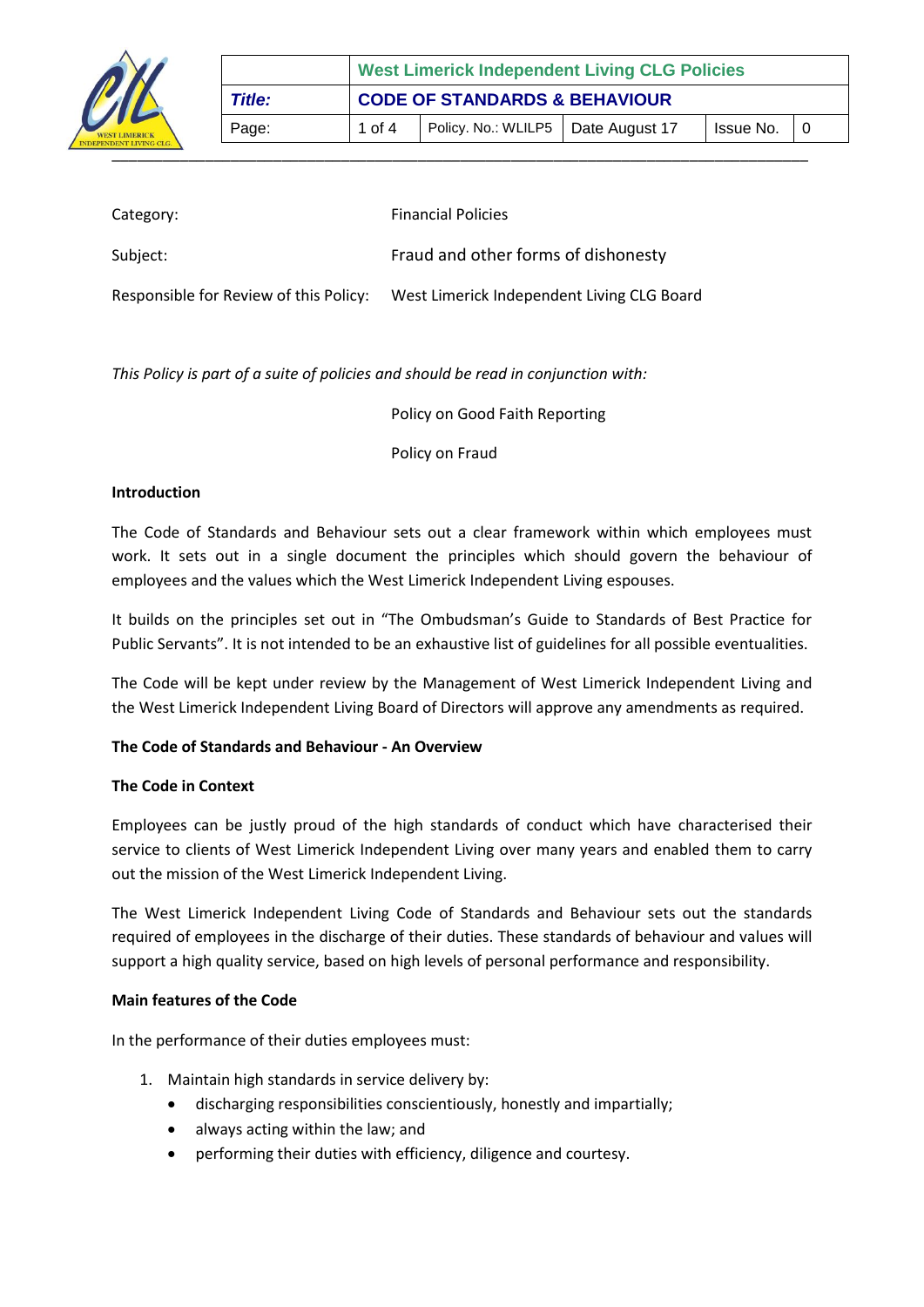

| <b>T LIMERICK</b><br>DENT LIVING CLG. |        | <b>West Limerick Independent Living CLG Policies</b> |                                      |  |           |  |  |
|---------------------------------------|--------|------------------------------------------------------|--------------------------------------|--|-----------|--|--|
|                                       | Title: | <b>CODE OF STANDARDS &amp; BEHAVIOUR</b>             |                                      |  |           |  |  |
|                                       | Page:  | 2 of 4                                               | Policy. No.: WLILP5   Date August 17 |  | Issue No. |  |  |
|                                       |        |                                                      |                                      |  |           |  |  |

- 2. Observe appropriate behaviour at work by:
	- dealing with the clients and the public sympathetically, fairly and promptly; and
	- treating their colleagues with respect.
- 3. Maintain the highest standards of probity by:
	- conducting themselves with honesty, impartiality and integrity;
	- never seeking to use improper influence, in particular, never seeking to use political influence to affect decisions concerning their official positions;
	- abiding by guidelines in respect of offers of gifts or hospitality; and
	- avoiding conflicts of interest.
- 4. Support and be loyal to the West Limerick Independent Living by:
	- supporting colleagues and West Limerick Independent Living in the performance of its functions;
	- promoting the goals and objectives of West Limerick Independent Living and not undermining any of them through action or omission.
	- seeking to resolve grievances and concerns through agreed channels (this includes The Good Faith Reporting Policy code).
	- ensuring any actions taken maintain public confidence in West Limerick Independent Living and its good name

# **Application of the Code**

The provisions of the Code relate to employees directly employed, whether in a permanent or temporary capacity, by West Limerick Independent Living. Employees of agencies contracted by West Limerick Independent Living and those engaged in any capacity to provide services or advice to, or on behalf of West Limerick Independent Living on a consulting basis are also expected to meet the standards set out in this code. The requirements in relation to confidentiality will also apply upon retirement/resignation.

The Code forms part of the terms of employment of all employees. Employees are expected to comply with the Code at all times. Breaches of the code will constitute a breach of the terms of employment and may result in disciplinary action being pursued in accordance with agreed procedures.

Each new employee will receive a copy of the Code. An employee can obtain clarification on any aspect of the Code from Management and induction courses will include instructions on the provisions of the Code.

## **Requirements of the Code**

Employees must be impartial in the performance of their duties. It is each employee's responsibility to carry out his/her duties in a party political neutral manner.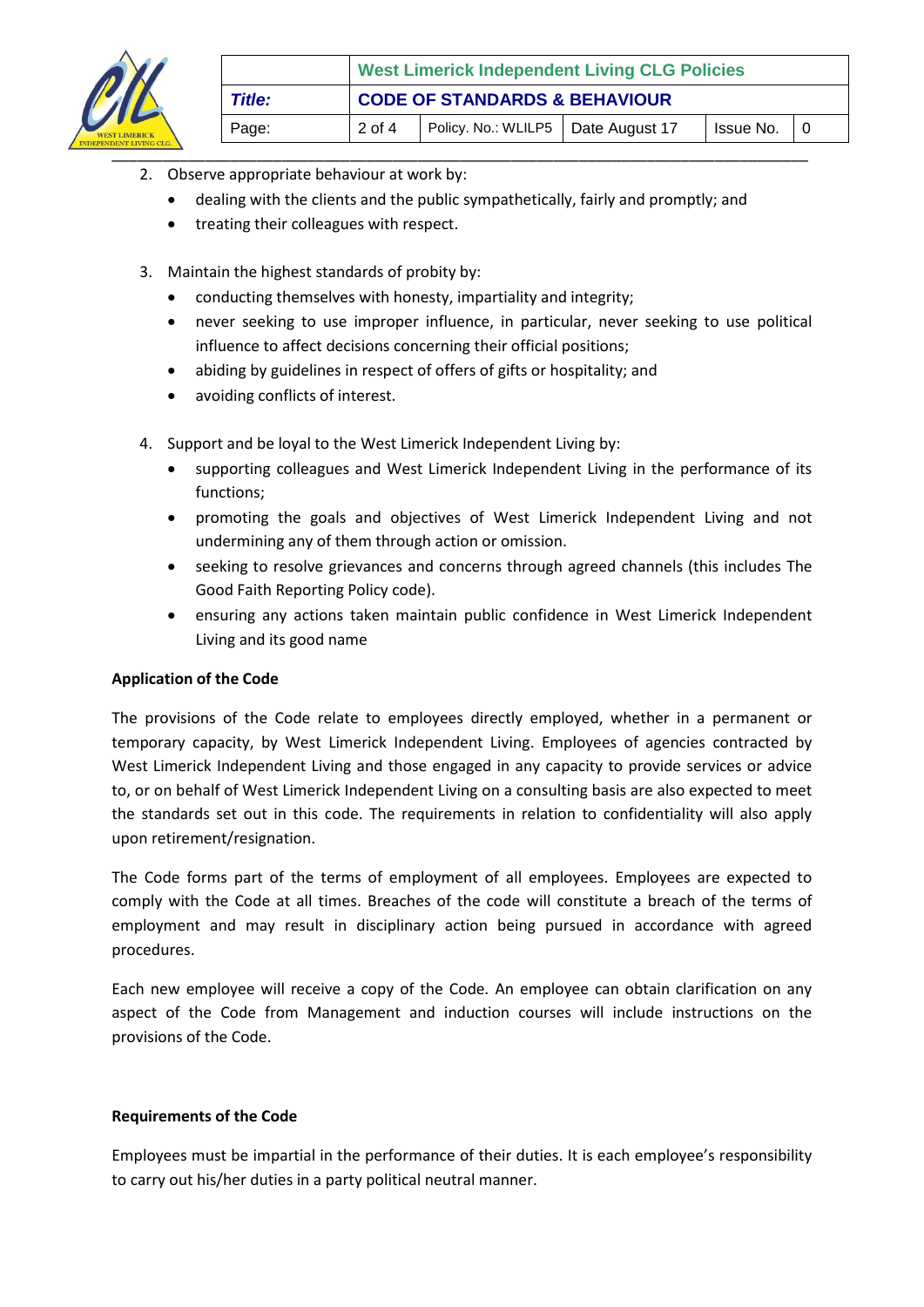

- An employee may, in his/her role as an employee representative, make a statement in that capacity, but will ensure that such a statement is not presented as official comment on behalf of the West Limerick Independent Living.
- Employees must respect the constraints of the law.
- Employees must not improperly disclose, during or following termination of employment, information gained in the course of their work.
- Employees may have access to or hear information concerning the medical or personal affairs of clients and/or employees, or other service business. Such records and information are strictly confidential and can only be divulged or discussed in the performance of normal duty. Disclosure of records or information under various statutory provisions (e.g. Freedom of Information Acts 1997 and 2003; Data Protection Acts 2001 and 2003) will be made in accordance with West Limerick Independent Living policies, procedures and protocols.
- Employees must maintain high standards of service in all of their dealings with the public.
- Employees who are convicted of criminal offences, or given the benefit of the Probation Act when tried for a criminal offence, must report that fact to the West Limerick Independent Living. The employee must make such a report to his/her supervisor (who, in turn, will advise the Manager of West Limerick Independent Living) or directly to the Board of Directors.
- Employees must attend at work as required and comply with the terms of sick leave regulations.
- Employees are required to have due regard for West Limerick Independent Living resources to ensure proper, effective and efficient use of those resources.
- Employees should show due respect to their colleagues including their beliefs and values.
- The use of their official positions by employees to benefit themselves or others with whom they have personal or business ties is not allowed. Employees are also forbidden to seek to influence decisions on matters pertaining to their official positions other than through established procedures.
- Employees may not engage in outside business or activity which would in any way conflict with the interests of their departments/offices. Employees shall not accept an appointment, or particular consultancy project, where the employees concerned believe that the nature and terms of such appointment could lead to a conflict of interest or the perception of such, without first obtaining the approval of West Limerick Independent Living.
- Employees should not receive benefits of any kind from a third party which might reasonably be seen to compromise their personal judgement or integrity.
- Any benefits received should be of nominal value. All gifts and benefits received must be disclosed to the employee's superior.
- Employees should not accept hospitality of any kind from a third party which might reasonably be seen to compromise their personal judgement or integrity.